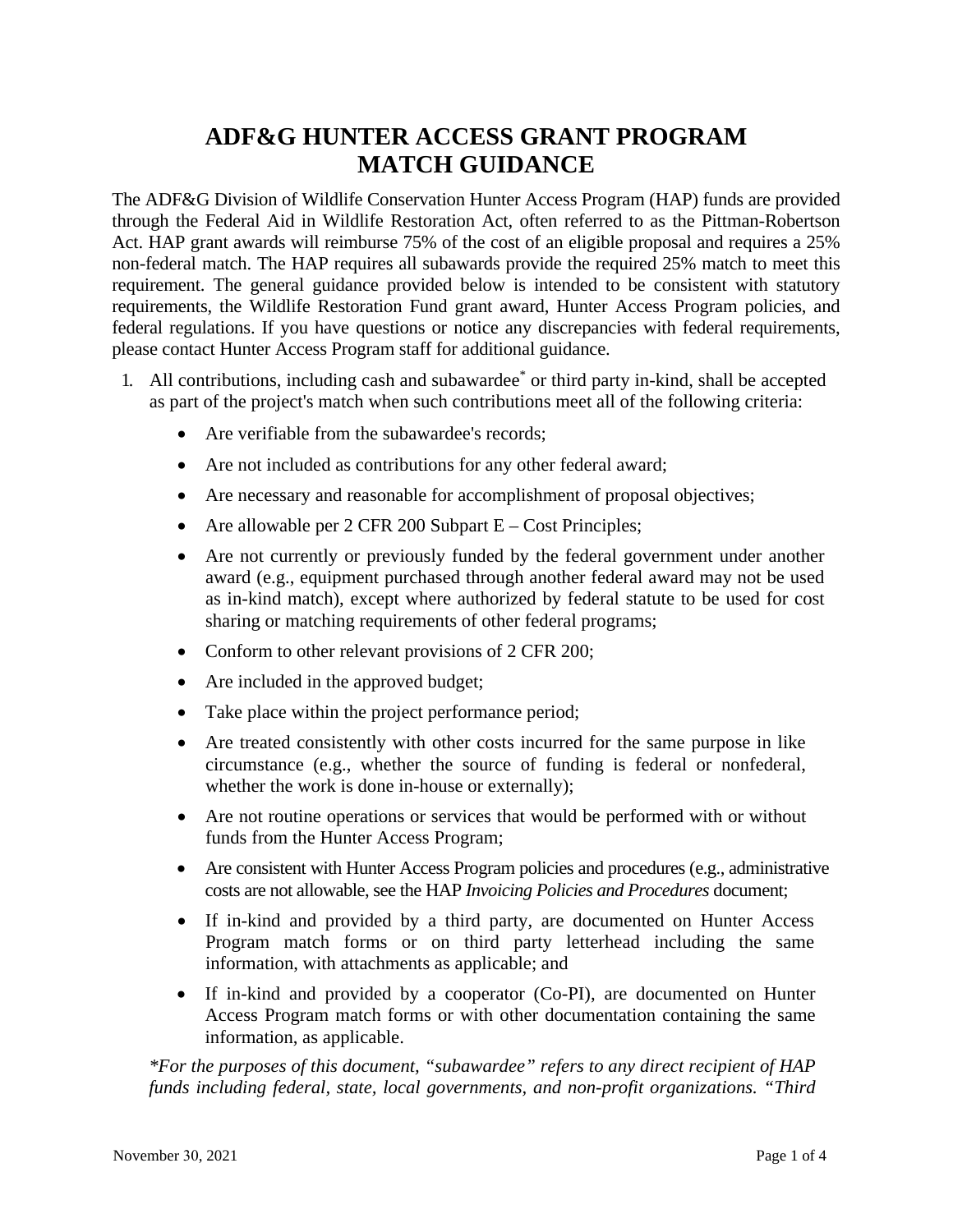*party" refers to any organization other than a subawardee who does not have a financial interest or involvement in HAP funds.* 

2. The following section describes common types of allowable match and its required documentation.

**Personnel:** The value of individuals providing skilled and unskilled labor that is necessary and reasonable to accomplish the project may be used as match.

*Volunteers:* Volunteer labor is not paid for by any organization. Rates claimed for volunteer services shall be consistent with those paid for similar work in the subawardee's organization. In those instances where required skills are not found in the subawardee's organization, rates shall be consistent with those paid for similar work by people with similar expertise in the labor market in which the subawardee competes for the kind of services involved. In either case, paid fringe benefits that are reasonable, allowable, and allocable may be included in the valuation.

In general, three quotes substantiating the rate used should be provided. However, if the volunteer is providing the same services for which they are paid in their normal line of work (whether for the subawardee or another entity), documentation of their rate of pay alone is acceptable. Volunteer services shall be documented on the HAP Volunteer Match Form (or other documentation that includes the same information).

*Personnel Donated by the Subrecipient***:** If the subawardee matches the project with a paid employee, the match is considered "cash" and must be documented in the same manner as a reimbursed expense.

*Personnel Donated by a Third Party:* When an employer other than the subawardee furnishes labor free of charge to the subawardee (but pays the employee) for services in the employee's normal line of work, the services shall be valued at the employee's regular rate of pay plus an amount of fringe benefits that is reasonable, necessary, allocable, and otherwise allowable, and indirect costs at the third party's federally negotiated indirect cost rate (NICRA), if applicable. Documentation of the employee's rate of pay, fringe benefits, and NICRA documentation (if applicable) must be provided.

**Consumable Supplies:** Donated consumable supplies include expendable items such as field supplies. The value assessed to donated consumable supplies shall be reasonable and shall not exceed the fair market value of like items at the time of their donation to the project. In general, three current quotes for like goods should be provided along with the HAP Third Party Supplies Match Form or the HAP Subrecipient Consumables Match Form, as applicable (or other documentation that includes the same information).

**Non-Consumable Supplies:** Non-consumable supplies have an extended useful life and may include such items as cameras, computer equipment, and tools.

*Non-Consumable Supplies Permanently Donated by a Third Party:* The value assessed to non-consumable supplies that are permanently donated to the project by a third party (i.e., not returned to the third party owner at the end of the project) shall be reasonable and shall not exceed the fair market value of like items in like condition at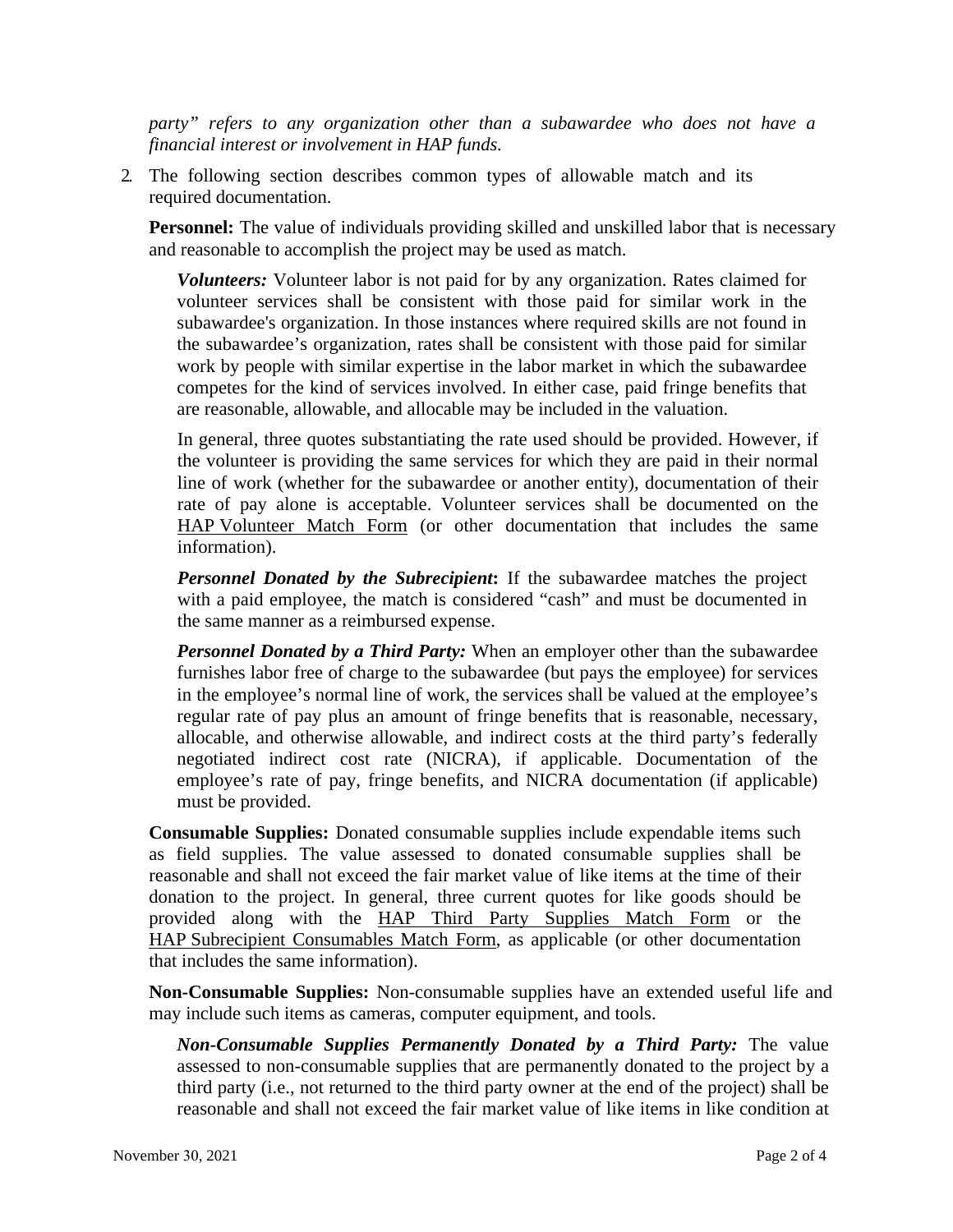the time of their donation to the project. In general, three current quotes for like goods in like condition should be provided along with the HAP Third Party Supplies Match Form (or other documentation that includes the same information).

*Non-Consumable Supplies Temporarily Donated by a Third Party or Donated by a Subawardee:* Non-consumable supplies owned by the subawardee (i.e., purchased with nonfederal funds prior to the start date of the project) or non-consumable supplies temporarily donated to the project by a third party may be valued at fair third party rental rates, if rental rates are available for like items. In general, three quotes for renting like items should be provided from vendors as near as possible to the location of the project along with the HAP Subrecipient Non-Consumables Match Form or the HAP Third Party Non-Consumables Match Form, as applicable (or other documentation that includes the same information).

**Equipment:** Loaned equipment may be valued at fair third-party rental rates. Equipment is defined as an item that costs \$5,000 or more and has a useful life of more than one year. In general, three quotes for renting like items should be provided from vendors as near as possible to the location of the project along with the HAP Subrecipient Equipment Match Form or the HAP Third Party Equipment Match Form, as applicable (or other documentation that includes the same information).

**Space:** The value of donated space shall not exceed the fair rental value of comparable space as established by an independent appraisal of comparable space and facilities in a privately-owned building in the same locality. Documentation must be provided. Office space is not eligible as match.

**Services:** In-kind (non-personnel) services provided by the subawardee or a third party shall be valued at the usual published rate that entity charges for performing like services. If the entity does not normally charge for similar services, valuation shall be based on actual costs (e.g., personnel, supplies) for performing the services. Documentation of the rate claimed or actual costs, as applicable, must be provided along with the HAP Subrecipient Services Match Form or the HAP Third Party Services Match Form, as applicable (or other documentation that includes the same information). When services consist entirely or primarily of labor, they should typically be valued as personnel costs (see above).

**Indirect:** Subawardees with approved indirect rates in their direct budget that do not claim the full value of the indirect for reimbursement may claim the difference as match if approved by the Hunter Access Program. The **HAP Unrecovered Indirect Match Form** must be filled out and provided (or other documentation that includes the same information). Subawardees claiming indirect against match expenses must fill out and provide the HAP Match Budget Indirect Match Form (or other documentation that includes the same information).

- Non-consumable supplies with a current fair market value of  $\leq$  \$250 per item may not be used as match.
- The cumulative value of in-kind non-consumable supply or equipment usage over the life of the project and all previous or subsequent Hunter Access Program-funded projects shall not exceed the fair market value of like items in like condition. If rental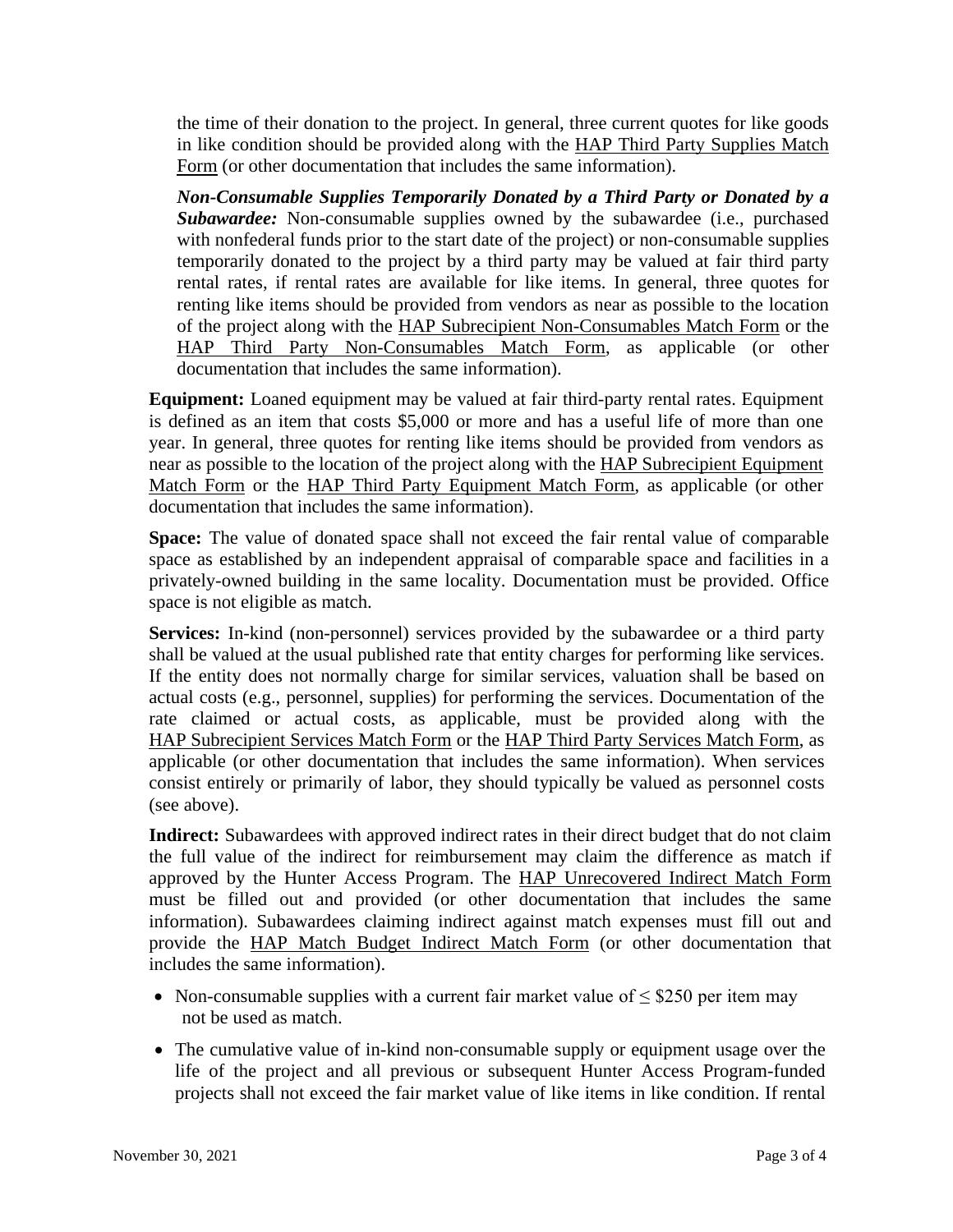rates are used to value supplies or equipment usage, a quote for the purchase of like items in like condition must be provided to ensure that the value claimed does not exceed the purchase price.

- Rental rates for loaned supplies and equipment shall be appropriate to the period of use (e.g., an item used regularly for two months shall be valued at a monthly rate rather than a weekly or daily rate, if available).
- The subawardee's equipment and facilities can't be used for match if depreciation or use allowance is included in its indirect cost pool.
- The subawardee must collect support for cash match contributions to the same level of detail as required for reimbursed expenses. Documentation supporting in-kind rates/values and use, if applicable, must be collected and provided to Hunter Access Program staff with appropriate match forms, or other documentation that includes the same information, at the time that match is claimed. Documentation of match must be readily identifiable as match.
- Match requirements must be met by the time that each invoice is paid (i.e., reimbursement of project expenditures will not occur until the required match has been met). For example, if a subawardee requests reimbursement for \$10,000 of expenses, the invoice will not be reimbursed until documentation of at least \$2,500 of match expenditures (i.e., 25%) has been provided. Excess match expenditures (specific to the project) will carry forward and be available to match future expenses on the same project.
- Match must be spent within the project performance period concurrently or prior to spending federal funds (i.e., match can't be spent at the end of a project after the majority of federal funds have been spent).
- Significant deviations (within  $\pm 10\%$ ) from budget expenditures described in the final project statement must be approved in advance by Hunter Access Program staff.
- All Hunter Access Program-funded costs, including indirect, must be matched.
- The total match provided must be 25% of the total Hunter Access Program-funded budget (e.g., a project with a federally funded budget of \$75,000 requires a \$25,000 non-federal match for a total project cost of \$100,000). In the event a project does not spend its entire budget, only 25% of reimbursed expenses must be provided as match.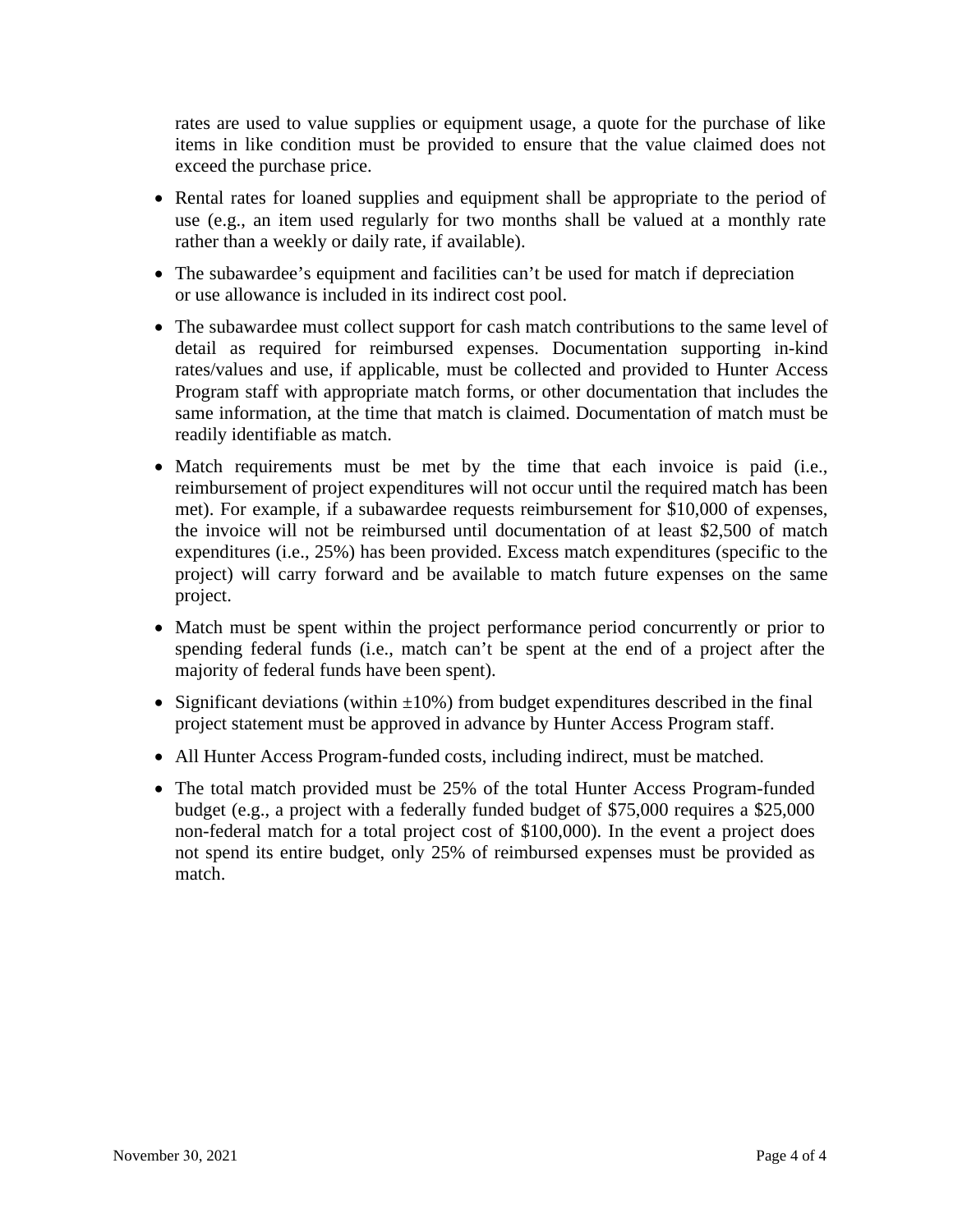# **ADF&G Hunter Access Grant Program VOLUNTEER MATCH FORM**

*(Please use one form for each volunteer)*

Grant Number: AKW-Project Title: Organization Name: Volunteer Name:

Volunteer Phone/Email:

| Date of Activity<br>(mm/dd/yyyy) | <b>Miles</b><br><b>Driven</b> | <b>Description of Activity Performed</b><br>(Activity that is Integral to the Project) | <b>Hours</b><br>Worked* |
|----------------------------------|-------------------------------|----------------------------------------------------------------------------------------|-------------------------|
|                                  |                               |                                                                                        |                         |
|                                  |                               |                                                                                        |                         |
|                                  |                               |                                                                                        |                         |
|                                  |                               |                                                                                        |                         |
|                                  |                               |                                                                                        |                         |
|                                  |                               |                                                                                        |                         |
|                                  |                               |                                                                                        |                         |
|                                  |                               |                                                                                        |                         |
|                                  |                               |                                                                                        |                         |
|                                  |                               |                                                                                        |                         |
|                                  |                               |                                                                                        |                         |
|                                  |                               |                                                                                        |                         |
|                                  |                               |                                                                                        |                         |
|                                  |                               |                                                                                        |                         |
|                                  |                               |                                                                                        |                         |
|                                  |                               | Total:                                                                                 |                         |

\*Volunteers are individuals who are donating their time to the project without compensation by any entity. Round hours up to the nearest 15-minute interval.

Please sign below and turn in your form at the end of each pay period to a supervising staff member or the Administrative Office.

| Supervisor Signature: | iote. |  |
|-----------------------|-------|--|

Volunteer Signature: Date: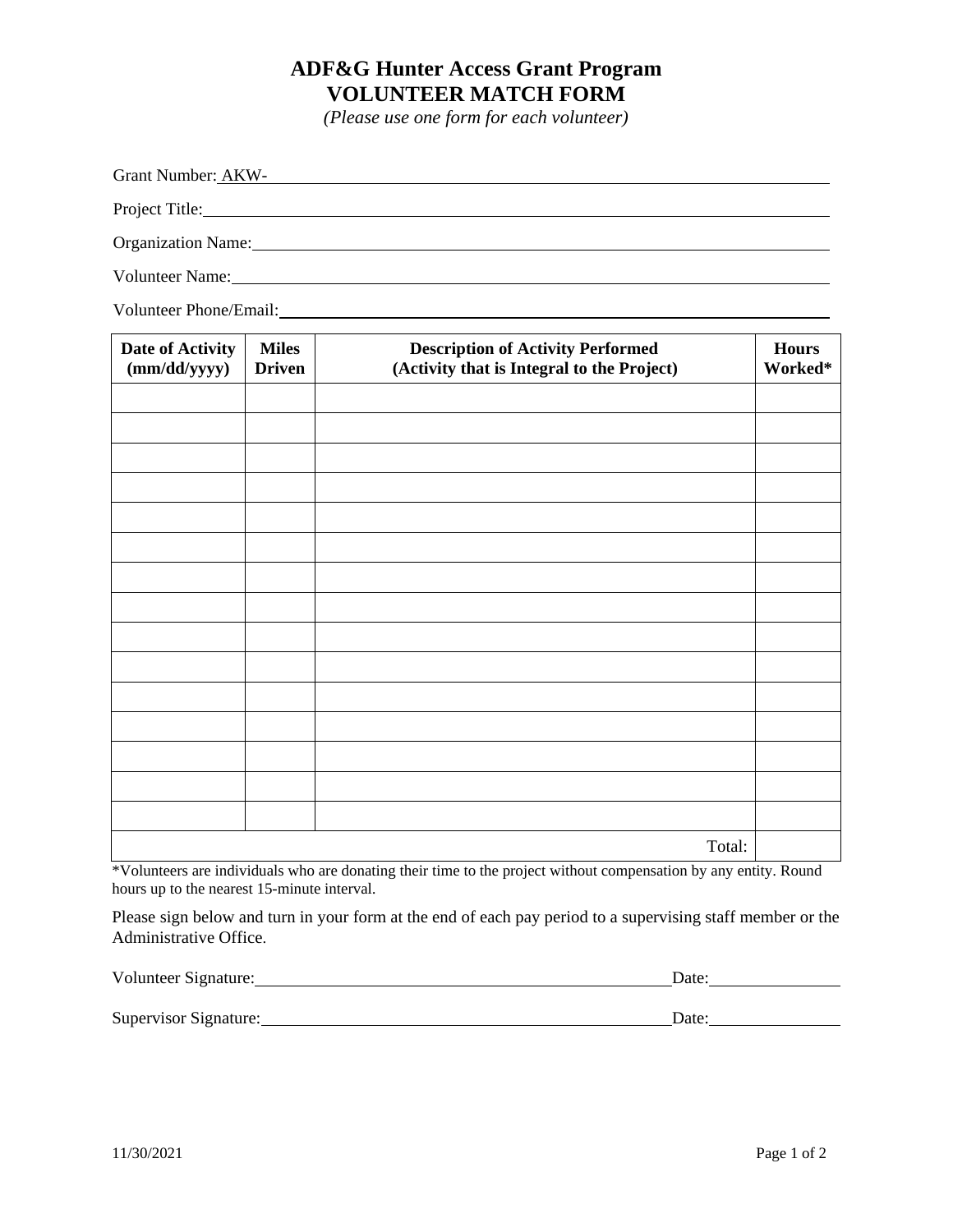# **ADF&G Hunter Access Grant Program VOLUNTEER MATCH FORM**

*(Please use one form for each volunteer)*

Rate (including fringe benefits):

Hours this period:

Rate valuation (check one):

Volunteer's existing rate of pay for performing similar services (attach documentation)

Subrecipient's rate of pay for similar services (attach documentation)

Rate comparable to wages paid for similar services in the same labor market (attach documentation and explain below)

Describe how the rate was determined, including fringe benefits:

I certify that the above-named volunteer performed the listed activity for the above project during the stated time.

Printed name and title of subrecipient representative

Signature and date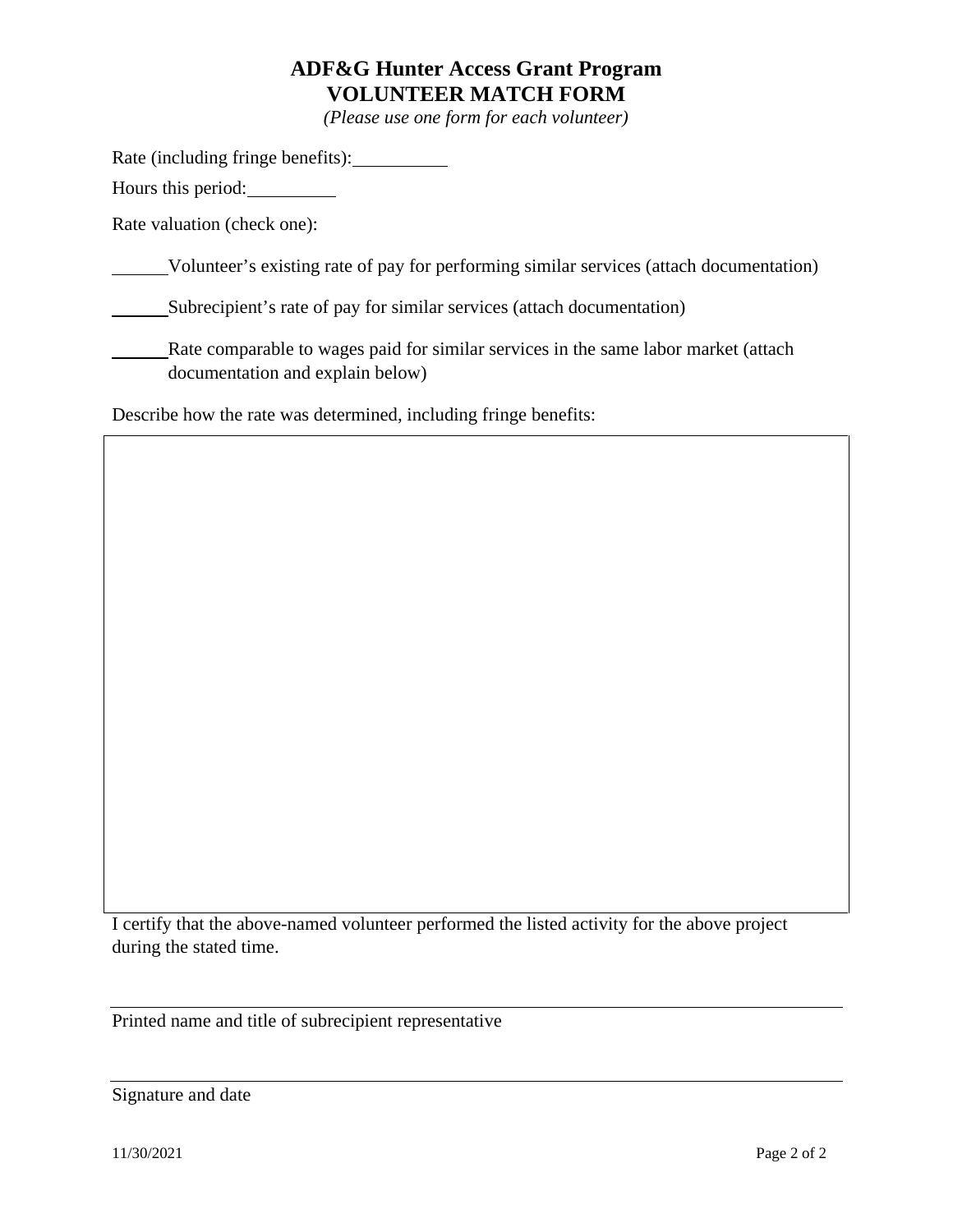#### **ADF&G Hunter Access Grant Program \*SUPPLIES\* MATCH DONATION FORM for THIRD PARTIES**

*(Please use one form for each type of item donated)*

| <b>Grant Number: AKW-</b><br>Date of donation: |
|------------------------------------------------|
|------------------------------------------------|

Project title:

Description of the donated item(s):

Description of how the donated item(s) will be used on the project:

Per unit fair market value of a like item in like condition at the time of donation (attach

documentation): \$

Number of units donated: Total value claimed: \$

Printed name and title of supplies owner Signature and date

Describe how the value of the supplies was determined including the names of all third-parties that provided quotes (attach quotes and/or other documentation):

\_\_\_\_\_\_\_\_\_\_\_\_\_\_\_\_\_\_\_\_\_\_\_\_\_\_\_\_\_\_\_\_\_\_\_\_\_\_\_ \_\_\_\_\_\_\_\_\_\_\_\_\_\_\_\_\_\_\_\_\_\_\_\_\_\_\_\_\_\_\_

I certify that the above supplies were not purchased with federal funds and were donated for and will be used on the stated project.

\_\_\_\_\_\_\_\_\_\_\_\_\_\_\_\_\_\_\_\_\_\_\_\_\_\_\_\_\_\_\_\_\_\_\_\_\_\_\_ \_\_\_\_\_\_\_\_\_\_\_\_\_\_\_\_\_\_\_\_\_\_\_\_\_\_\_\_\_\_\_

Printed name and title of subrecipient representative Signature and date

\*Use this form for consumable and non-consumable supplies that are permanently donated to the project by a third party (i.e., not the subrecipient).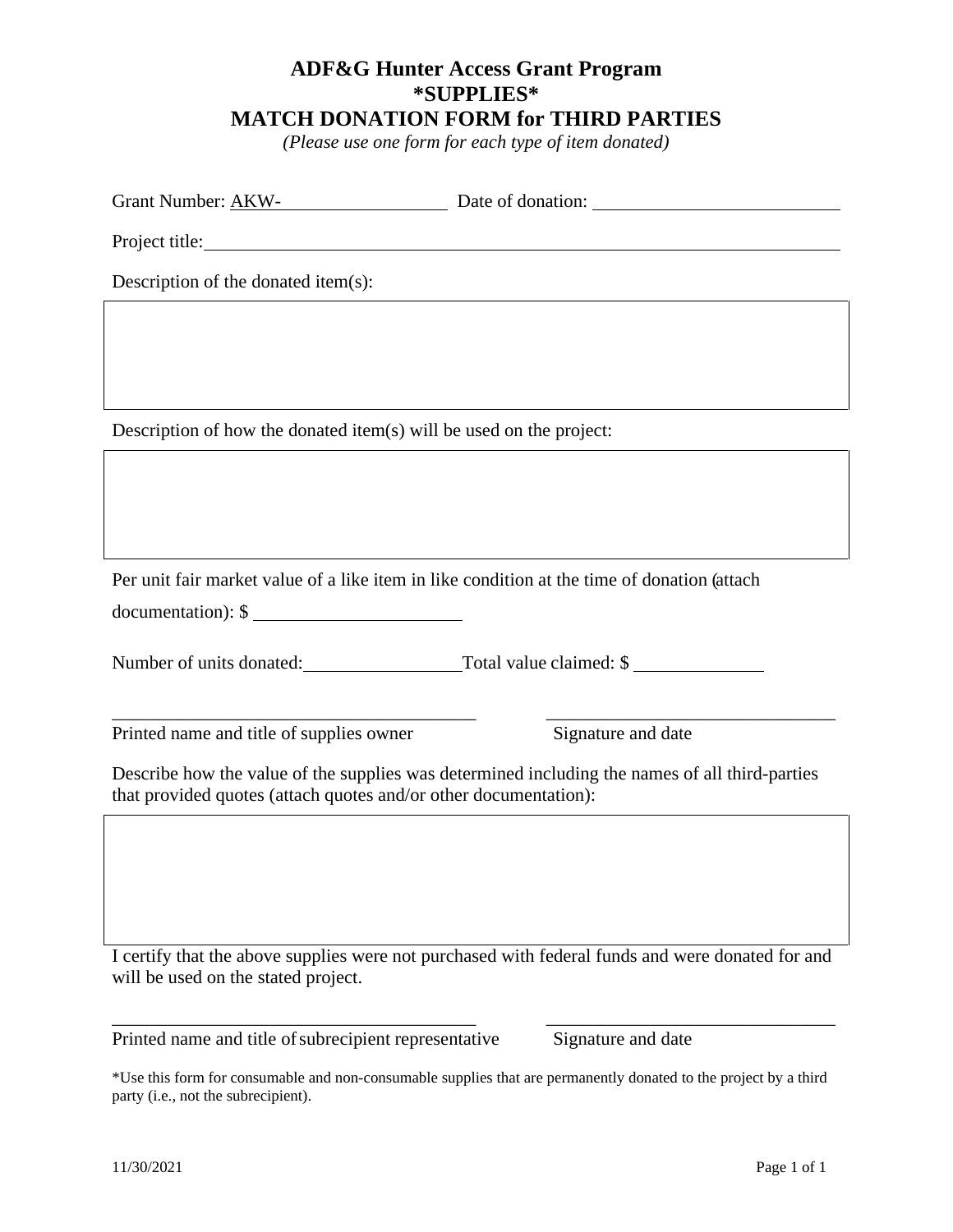#### **ADF&G Hunter Access Grant Program \*CONSUMABLE SUPPLIES\* MATCH DONATION FORM for SUBRECIPIENTS**

*(Please use one form for each type of item donated.)* 

| Grant Number: AKW- | Date of donation: |
|--------------------|-------------------|
|--------------------|-------------------|

Project title:

Description of the donated item(s):

Description of how the donated item(s) will be used on the project:

Per unit fair market value of a like item in like condition at the time of donation (attach documentation): \$

Number of units donated: Total value claimed: \$

Describe how the value of the supplies was determined including the names of all third-parties that provided quotes (attach quotes and/or other documentation):

I certify that the above supplies were not purchased with federal funds and were donated for and will be used on the stated project.

\_\_\_\_\_\_\_\_\_\_\_\_\_\_\_\_\_\_\_\_\_\_\_\_\_\_\_\_\_\_\_\_\_\_\_\_\_\_\_ \_\_\_\_\_\_\_\_\_\_\_\_\_\_\_\_\_\_\_\_\_\_\_\_\_\_\_\_\_\_\_

Printed name and title of subrecipient representative Signature and date

\*Consumable supplies are supplies that are "used up" with a single use (e.g., laboratory supplies, gas).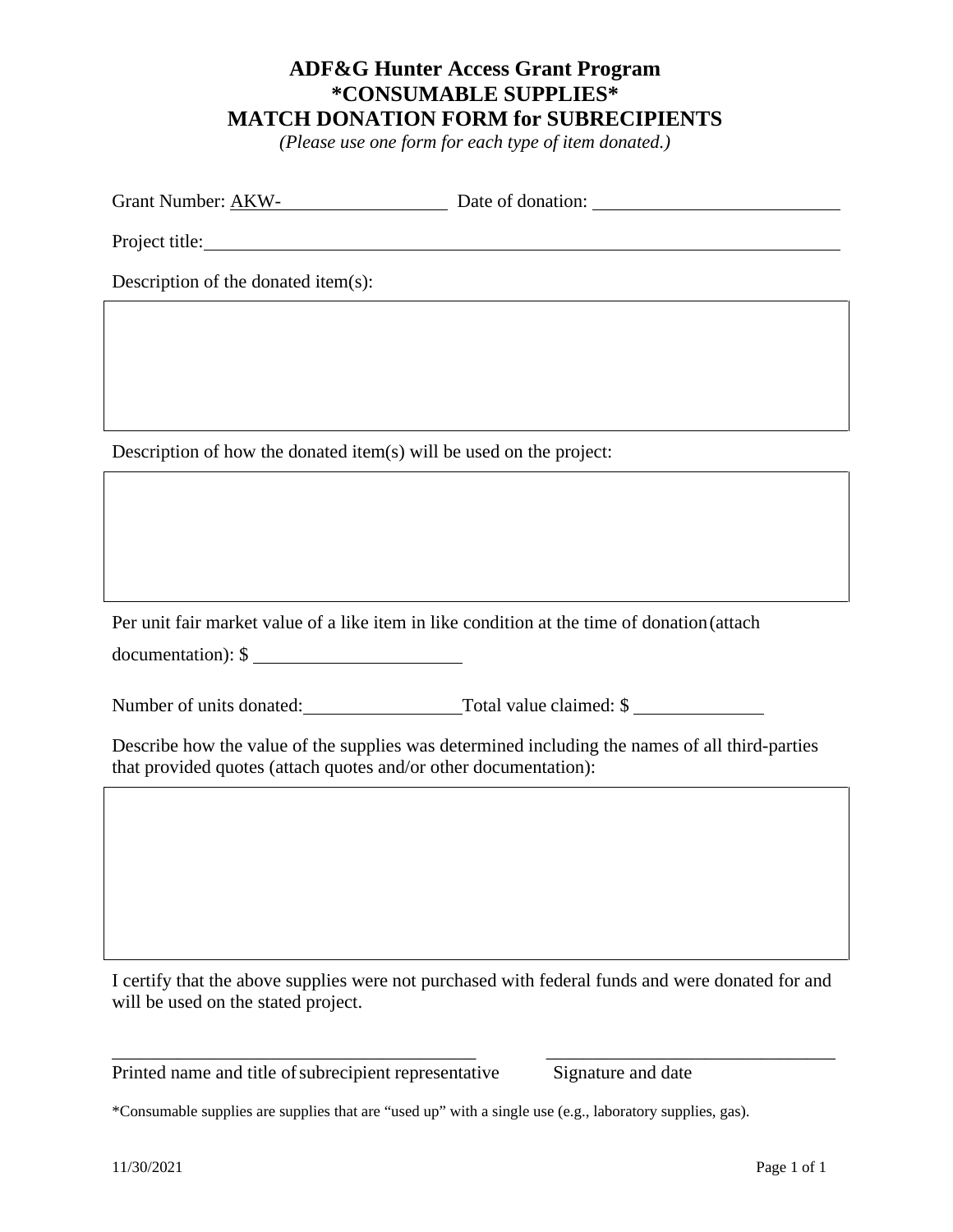#### **ADF&G Hunter Access Grant Program \*NON-CONSUMABLES\* MATCH DONATION FORM for SUBRECIPIENTS**

*(Please use one form for each type of item donated)* 

Grant Number: AKW-

Project title:

Description of the item:

Description of the item's use on the project:

Description of the period of use (e.g., hours, days, weeks, months) including the dates and hours of use per day, if applicable:

Use rate (e.g., \$800/week): \$ Total use this period (e.g., 1 week):

Total value claimed with this submission: \$

Describe how the use rate was determined, including the names of all third-party rental companies that provided quotes and their rental rates (attach quotes and/or other documentation):

I certify that the above item was not purchased with federal funds and was used on the above project for the described services during the stated time.

Printed name and title of subrecipient representative Signature and date

\*Non-consumables are supplies that have an extended useful life (i.e., are not "used up" through one or several uses) and cost less than \$5,000 per unit (e.g., cameras, tools, computer equipment).

\_\_\_\_\_\_\_\_\_\_\_\_\_\_\_\_\_\_\_\_\_\_\_\_\_\_\_\_\_\_\_\_\_\_\_\_\_\_\_\_\_ \_\_\_\_\_\_\_\_\_\_\_\_\_\_\_\_\_\_\_\_\_\_\_\_\_\_\_\_\_\_\_\_\_

11/30/2021 Page 1 of 1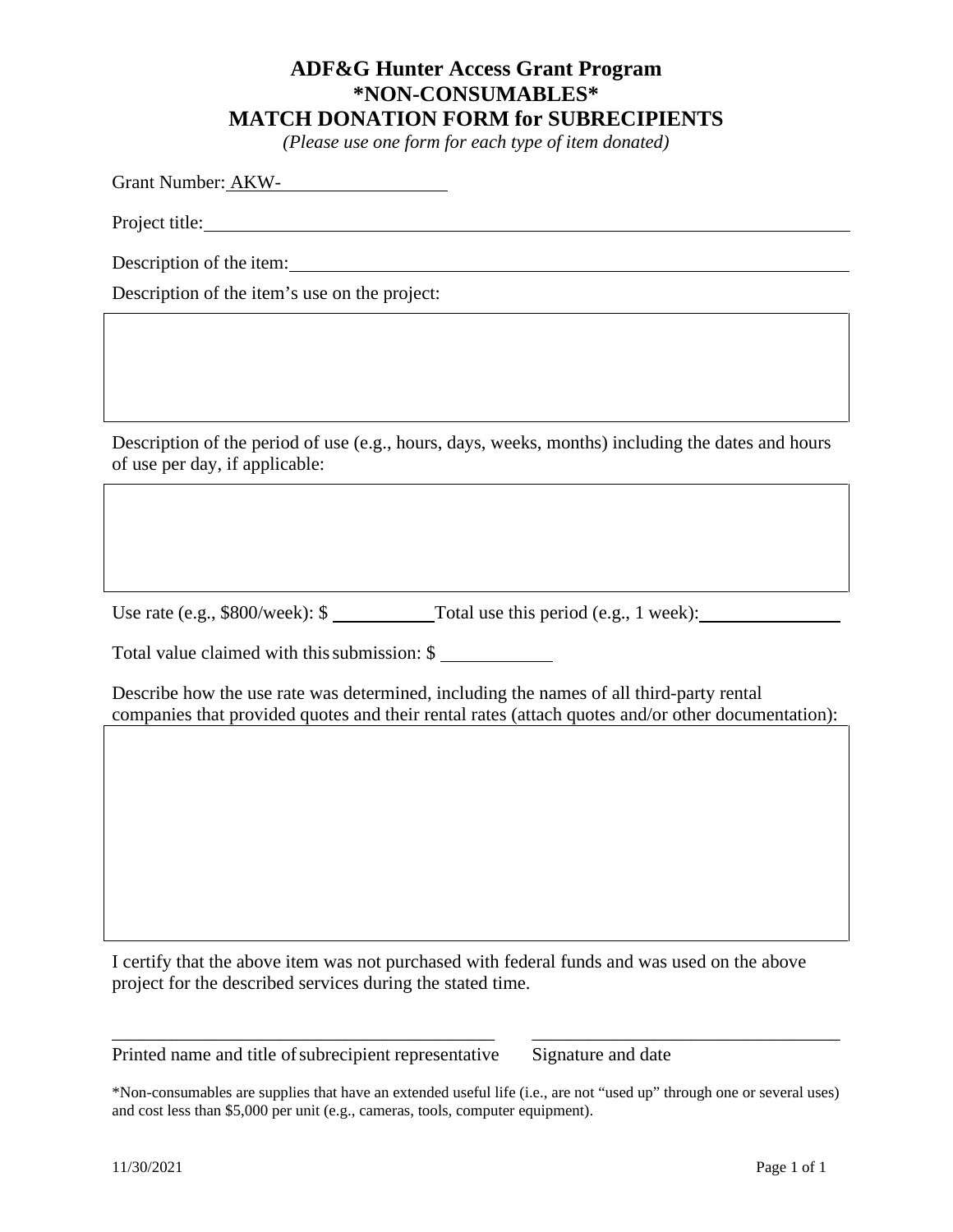#### **ADF&G Hunter Access Grant Program \*NON-CONSUMABLES\* MATCH DONATION FORM for THIRD PARTIES**

*(Please use one form for each type of item donated)* 

Grant Number: AKW-

Project title:

Description of item:

Description of item's use on the project:

Describe the period of use (e.g., hours, days, weeks, months) including the dates and hours of use per day, if applicable:

Printed name and title of supplies owner Signature and date

\_\_\_\_\_\_\_\_\_\_\_\_\_\_\_\_\_\_\_\_\_\_\_\_\_\_\_\_\_\_\_\_\_\_\_\_\_ \_\_\_\_\_\_\_\_\_\_\_\_\_\_\_\_\_\_\_\_\_\_\_\_\_\_\_\_\_\_\_\_\_\_\_\_

Use rate (e.g., \$800/week): \$ Total use this period (e.g., 1 week):

Total value claimed with this submission: \$

Describe how the rate was determined, including the names of all third-party rental companies that provided quotes and their rental rates (attach quotes and/or other documentation):

I certify that the above equipment was not purchased with federal funds and was used on the above project for the described services during the stated time.

Printed name and title of subrecipient representative Signature and date

\*Non-consumables are supplies that have an extended useful life (i.e., are not "used up" through one or several uses), cost less than \$5,000, and are not permanently donated to the project (e.g., cameras, tools, computer equipment).

\_\_\_\_\_\_\_\_\_\_\_\_\_\_\_\_\_\_\_\_\_\_\_\_\_\_\_\_\_\_\_\_\_\_\_\_\_\_\_\_\_ \_\_\_\_\_\_\_\_\_\_\_\_\_\_\_\_\_\_\_\_\_\_\_\_\_\_\_\_\_\_\_\_\_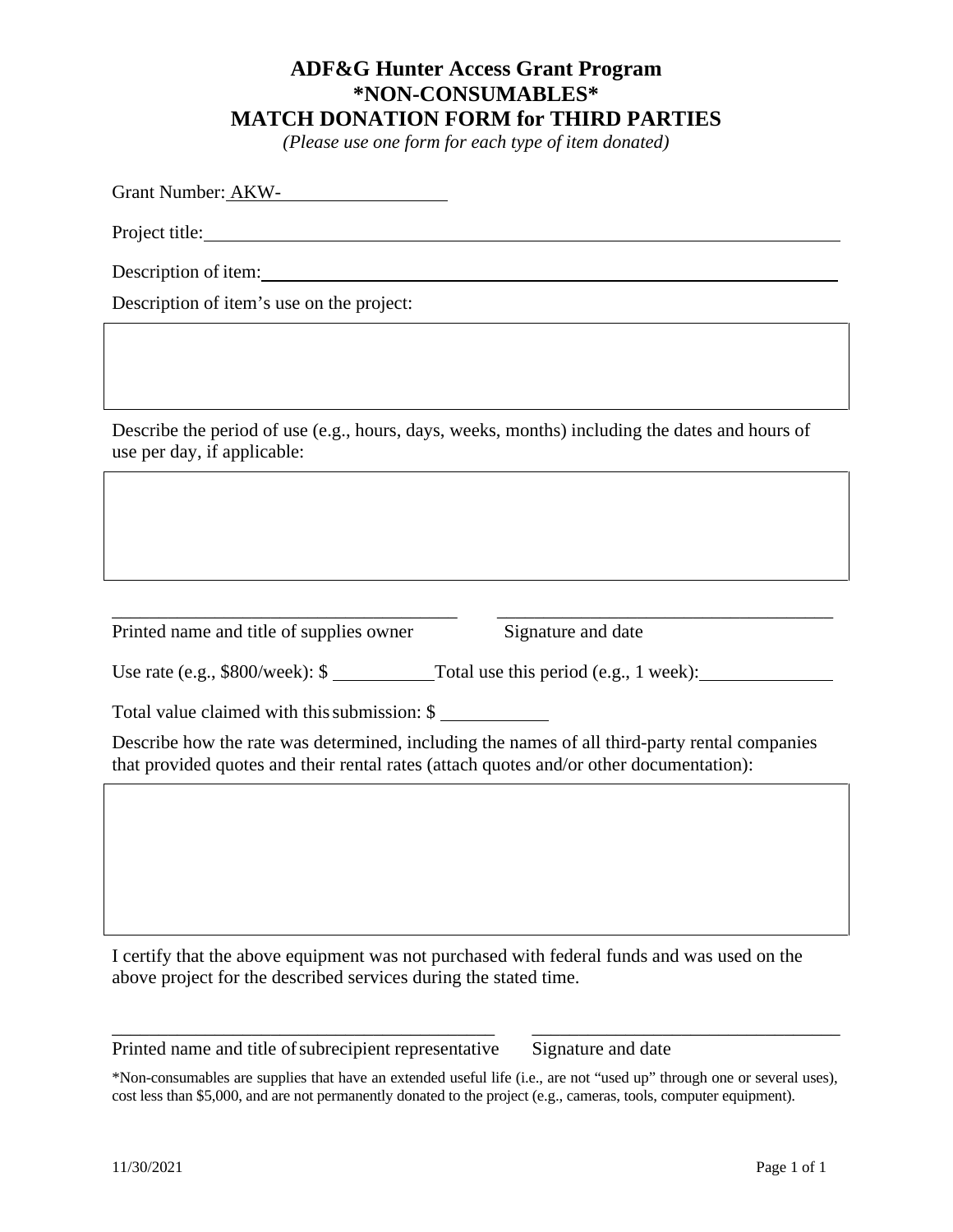### **ADF&G Hunter Access Grant Program \*EQUIPMENT USE\* MATCH DONATION FORM for SUBRECIPIENTS**

Grant Number: AKW-

Project title:

Description of equipment: Next Assembly 2013

Description of equipment use:

Describe the period of equipment use (e.g., hours, days, weeks, months) including the dates and hours of use per day, if applicable:

Use rate (e.g., \$800/week): \$ Total use this period (e.g., 1 week):

Total value claimed with this submission: \$

Describe how the use rate was determined, including the names of all third-party rental companies that provided quotes and their rental rates (attach quotes and/or other documentation):

I certify that the above equipment was not purchased with federal funds and was used on the above project for the described services during the stated time.

\_\_\_\_\_\_\_\_\_\_\_\_\_\_\_\_\_\_\_\_\_\_\_\_\_\_\_\_\_\_\_\_\_\_\_\_\_\_\_\_\_ \_\_\_\_\_\_\_\_\_\_\_\_\_\_\_\_\_\_\_\_\_\_\_\_\_\_\_\_\_\_\_\_\_

Printed name and title of subrecipient representative Signature and date

\*Equipment is any item with a current market value of \$5,000 or more and a useful life of more than one year.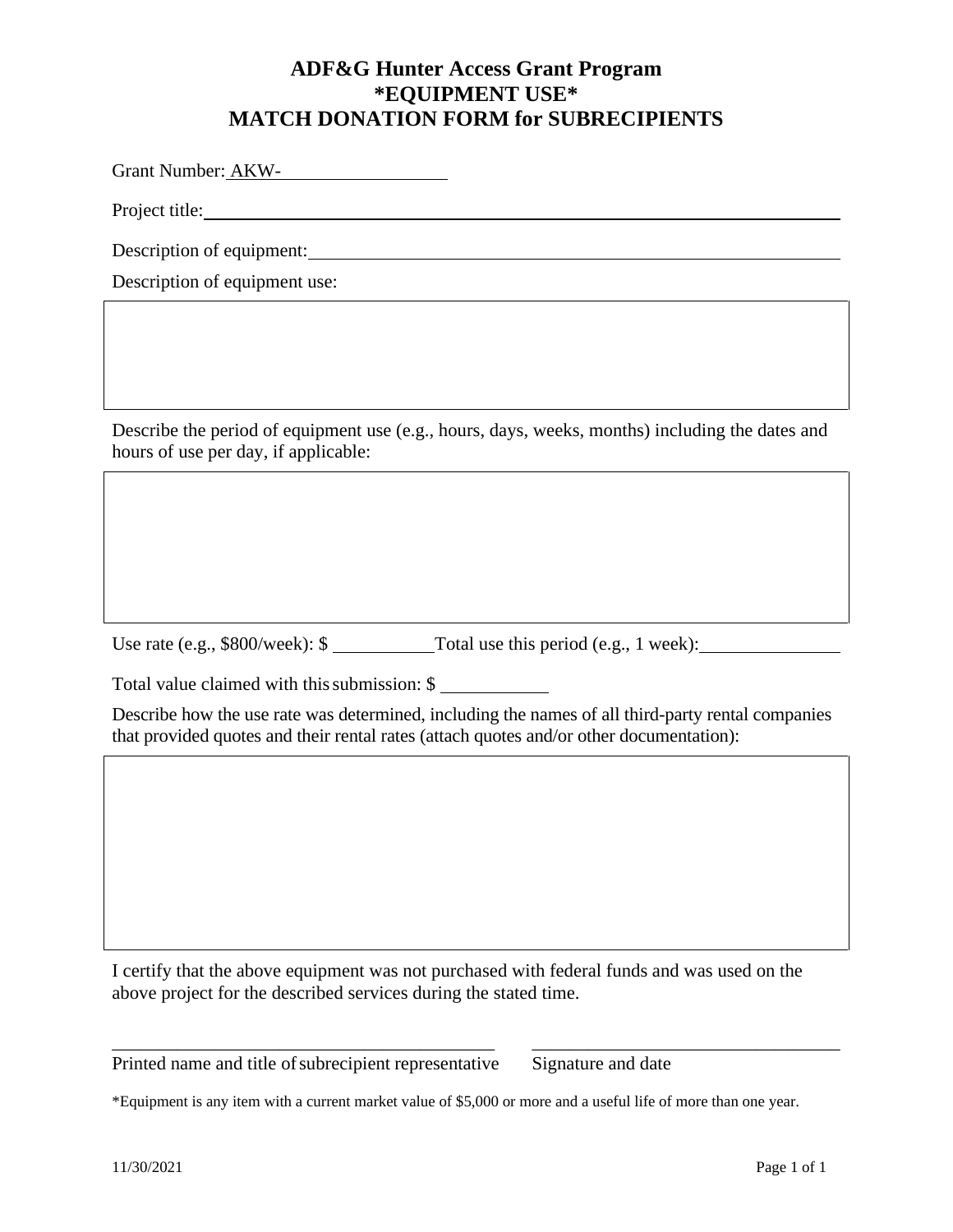#### **ADF&G Hunter Access Grant Program \*EQUIPMENT USE\* MATCH DONATION FORM for THIRD PARTIES**

Grant Number: AKW-

Project title:

Description of equipment:

Description of equipment use:

Describe the period of equipment use (e.g., hours, days, weeks, months) including the dates and hours of use per day, if applicable:

Printed name and title of equipment owner Signature and date

Use rate (e.g., \$800/week): \$ Total use this period (e.g., 1 week):

\_\_\_\_\_\_\_\_\_\_\_\_\_\_\_\_\_\_\_\_\_\_\_\_\_\_\_\_\_\_\_\_\_\_\_\_\_\_\_\_\_ \_\_\_\_\_\_\_\_\_\_\_\_\_\_\_\_\_\_\_\_\_\_\_\_\_\_\_\_\_\_\_\_\_

Total value claimed with this submission: \$

Describe how the use rate was determined, including the names of all third-party rental companies that provided quotes and their rental rates (attach quotes and/or other documentation):

I certify that the above equipment was not purchased with federal funds and was used on the above project for the described services during the stated time.

Printed name and title of subrecipient representative Signature and date

\*Equipment is any item with a current market value of \$5,000 or more and a useful life of more than one year that is being loaned, but not permanently donated, to the project.

\_\_\_\_\_\_\_\_\_\_\_\_\_\_\_\_\_\_\_\_\_\_\_\_\_\_\_\_\_\_\_\_\_\_\_\_\_\_\_\_\_ \_\_\_\_\_\_\_\_\_\_\_\_\_\_\_\_\_\_\_\_\_\_\_\_\_\_\_\_\_\_\_\_\_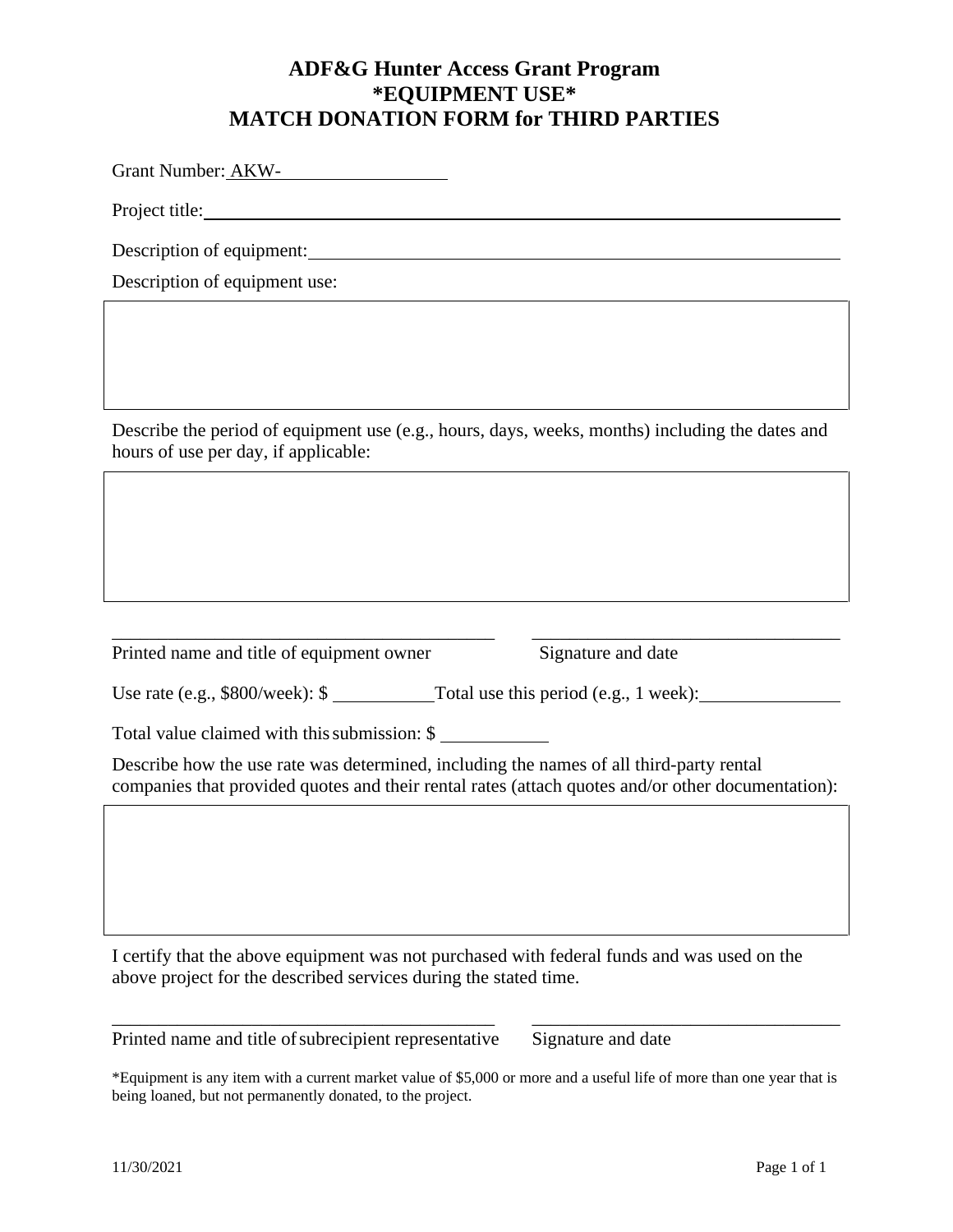### **ADF&G Hunter Access Grant Program \*DONATED SERVICES\* MATCH FORM for SUBRECIPIENTS**

Grant Number: AKW-

Project title:

Date(s) the services were donated:  $\qquad \qquad$ 

Description of the donated services:

Valuation (check one):

Subrecipient's standard rate for performing similar services (attach documentation):

Rate: \$ Units of use this period: Total value claimed: \$

Actual costs of performing the services (attach documentation of costs and explain below):

Describe the costs involved in performing this service:

I certify that the listed services were donated for the above project during the stated time.

\_\_\_\_\_\_\_\_\_\_\_\_\_\_\_\_\_\_\_\_\_\_\_\_\_\_\_\_\_\_\_\_\_\_\_\_\_\_\_\_\_ \_\_\_\_\_\_\_\_\_\_\_\_\_\_\_\_\_\_\_\_\_\_\_\_\_\_\_\_\_\_\_\_\_

Printed name and title of subrecipient representative Signature and date

\*Use this form for non-personnel services provided by the subrecipient for which the subrecipient would normally charge a fee (e.g., sample analysis).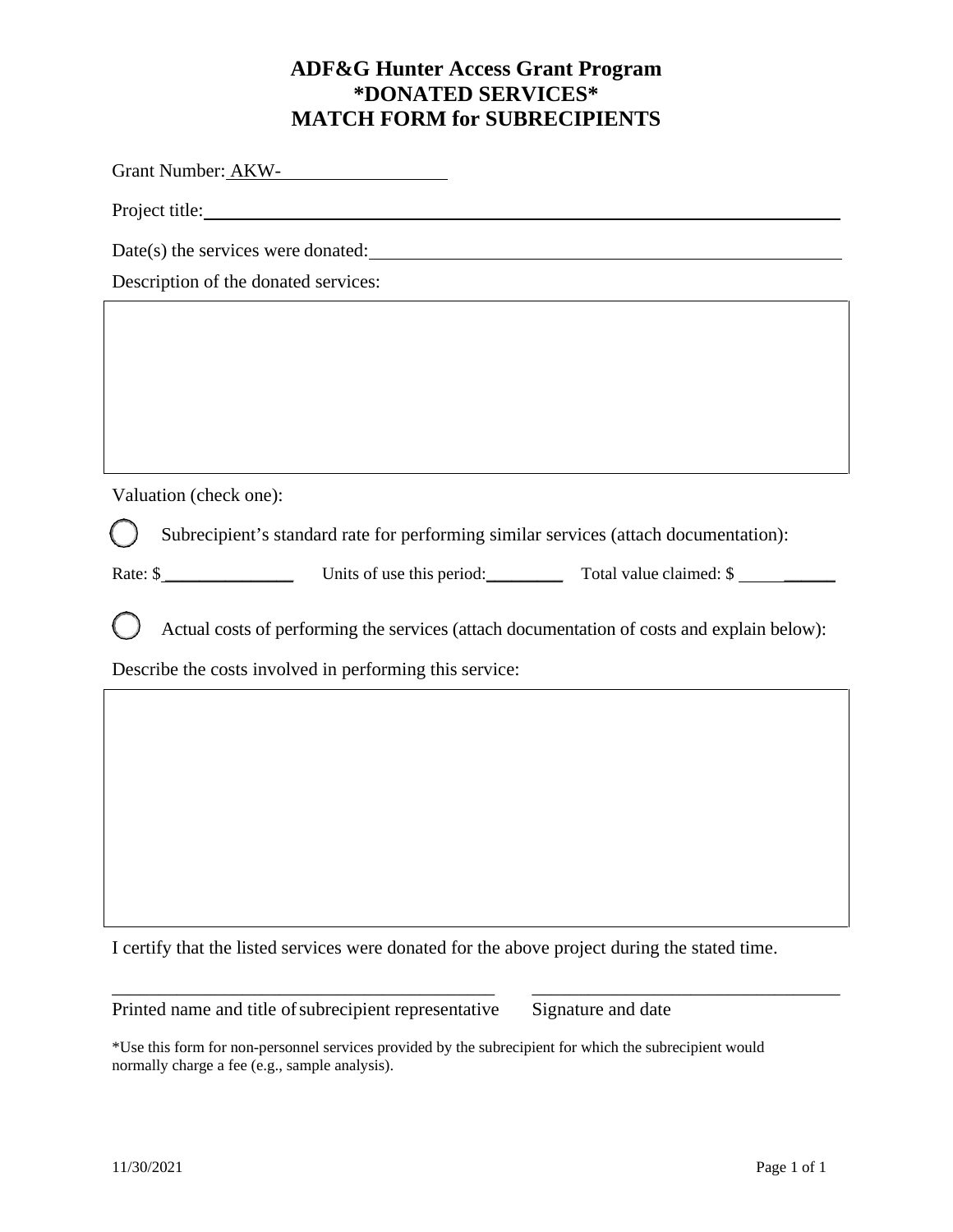### **ADF&G Hunter Access Grant Program \*DONATED SERVICES\* MATCH FORM for THIRD PARTIES**

Grant Number: AKW-

Project title:

Entity providing service:

Description of services performed:

| Printed name and title of service provider representative Signature and date |  |
|------------------------------------------------------------------------------|--|

Valuation (check one):

Entity's standard rate for performing similar services (attach documentation):

| Rate: \$ | Units of use this period: | Total value claimed: \$ |
|----------|---------------------------|-------------------------|
|----------|---------------------------|-------------------------|

Actual costs of performing the service (attach documentation of costs and explain below):

Describe the costs involved in performing this service:

To the best of my knowledge, the above-named entity performed the listed services for the above project during the stated time.

Printed name and title of subrecipient representative Signature and date

\*Donated services include non-personnel services provided by a third party (i.e., not the subrecipient) for which the subrecipient would normally pay a fee (e.g., aircraft charter, car rental).

\_\_\_\_\_\_\_\_\_\_\_\_\_\_\_\_\_\_\_\_\_\_\_\_\_\_\_\_\_\_\_\_\_\_\_\_\_\_\_\_\_ \_\_\_\_\_\_\_\_\_\_\_\_\_\_\_\_\_\_\_\_\_\_\_\_\_\_\_\_\_\_\_\_\_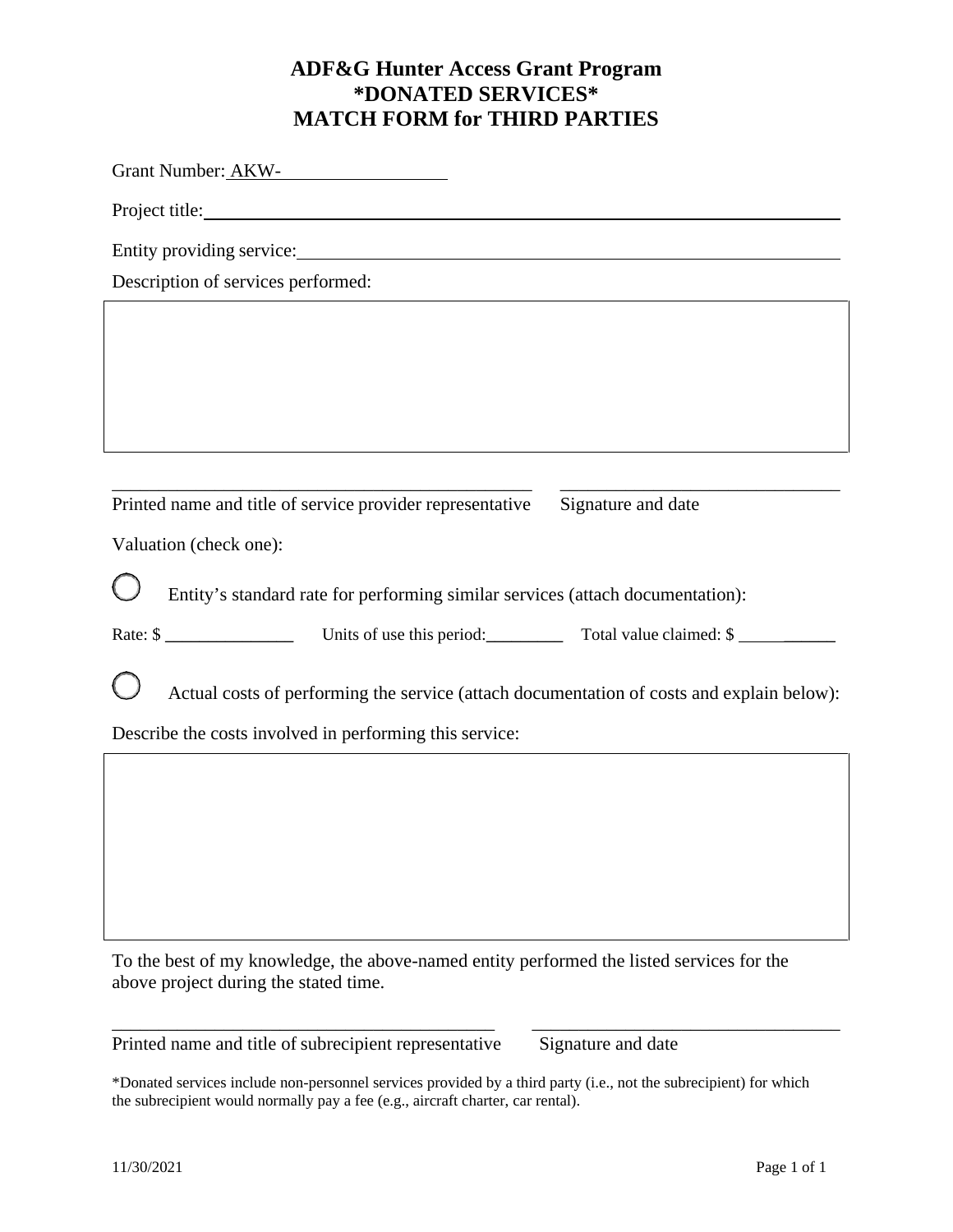#### **ADF&G Hunter Access Grant Program DIRECT BUDGET UNRECOVERED OR UNDER-RECOVERED INDIRECT COSTS MATCH FORM\***

Grant Number: AKW-

Project title:

- A. Period of expenditures (e.g., 1/1/2023 3/31/2023):
- B. Approved indirect rate for the period in question: 0.000%
- C. Indirect rate that was claimed for reimbursement (if any):  $0.000\%$
- D. Unrecovered/under-recovered indirect rate (B minus C): 0.000%
- E. Total direct expenses during this period (lines 1000–5000) eligible for indirect:
- F. Indirect claimed as match (D multiplied by E):

Attach documentation of the indirect rate and the invoice, billing, ALDER report, or other documentation of the relevant direct expenses.

Printed name and title of subrecipient representative

#### Signature and date

\_\_\_\_\_\_\_\_\_\_\_\_\_\_\_\_\_\_\_\_\_\_\_\_\_\_\_\_\_\_\_\_\_\_\_\_\_\_\_\_\_\_\_\_\_\_\_\_\_\_\_\_\_\_\_\_\_\_\_\_\_\_\_\_\_\_\_\_\_\_\_\_\_\_\_\_\_\_

\_\_\_\_\_\_\_\_\_\_\_\_\_\_\_\_\_\_\_\_\_\_\_\_\_\_\_\_\_\_\_\_\_\_\_\_\_\_\_\_\_\_\_\_\_\_\_\_\_\_\_\_\_\_\_\_\_\_\_\_\_\_\_\_\_\_\_\_\_\_\_\_\_\_\_\_\_\_

<sup>\*</sup>Indirect costs are based on the subrecipient's approved indirect rate multiplied by the direct costs (i.e., lines 1000-5000) submitted for reimbursement. Entities that do not claim the full value of their indirect costs for reimbursement may claim them as match if approved by ADF&G Hunter Access Program. This form is for using indirect costs charged to the direct (reimbursable) budget as match; if claiming indirect against match expenses, please use the Hunter Access Program Match Budget Indirect Match Form.